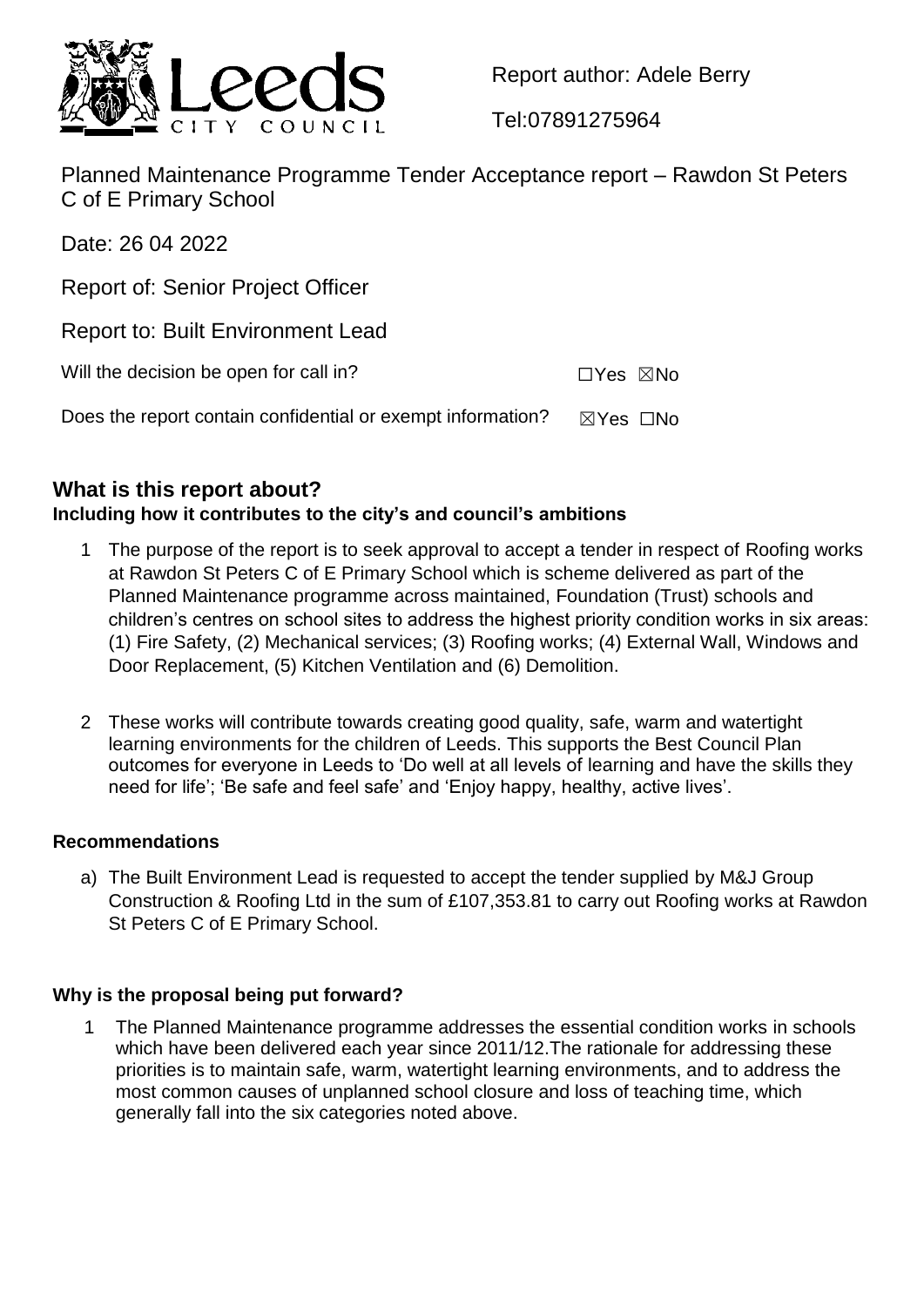| What impact will this proposal have? |                                   |      |     |  |
|--------------------------------------|-----------------------------------|------|-----|--|
|                                      | <b>Wards Affected: Horsforth</b>  |      |     |  |
|                                      | Have ward members been consulted? | lYes | ⊠No |  |

2 The works will be carried out during the 2022 school summer holiday period, due to the extent of the works required and the length of tender process. It may also be necessary to either commence large projects in advance of the summer holiday period, or for completion to take place after the holidays – where this is the case, schools will be fully consulted and plans put in place to ensure that the contractor's set-up is suitable for an operational school environment.

### **What consultation and engagement has taken place?**

- Works identified across four of the six elements of work will not require planning approval; however some of the external wall, window and door replacements and Kitchen Ventilation works may require planning approval with the appropriate statutory consultation. Early dialogue with Planning Officers will take place to ensure that sufficient time is allowed to submit a planning application in advance of works commencing on site.
- 4 There will be no impact on the community requiring engagement or consultation, however under circumstances whereby work is required to be undertaken outside of normal working hours in order to maintain programme, for example where there has been a period of inclement weather which has caused delay to completion and requires additional weekend working to pull back the programme we will then ensure that local residents are informed.
- 5 Once approval is given, Ward Members will be informed of the schools in the respective wards where works will be commissioned, and the proposed programme carried out.

#### **What are the resource implications?**

- 6 The overall construction design and costs were the subject of a report which was approved by the Director of Children and Families on 26th April 2021. This approval was for a package of works to address priority 1 building condition issues across a number of schools, of which Rawdon St Peters C of E Primary School is one and will be fully funded by the Local Authority.
- 7 A price only tender exercise was undertaken using a list of contractors from the government database Construction line.
- 8 The tenders were evaluated on a 100% price basis and they have been checked and prices validated by The Council's procurement team along with the Council's design consultant partner NPS Leeds Ltd who have confirmed that the tender submitted by M&J Group Construction & Roofing Ltd in the sum of £107,353.81 represents value for money. The Work will be carried out by M&J Group Construction & Roofing Ltd in accordance with (CPR) Contract Procedure Rules.
- 9 The tenderer with the lowest price was given the highest score available for price and the others were given a reduced score based on calculating the percentage difference between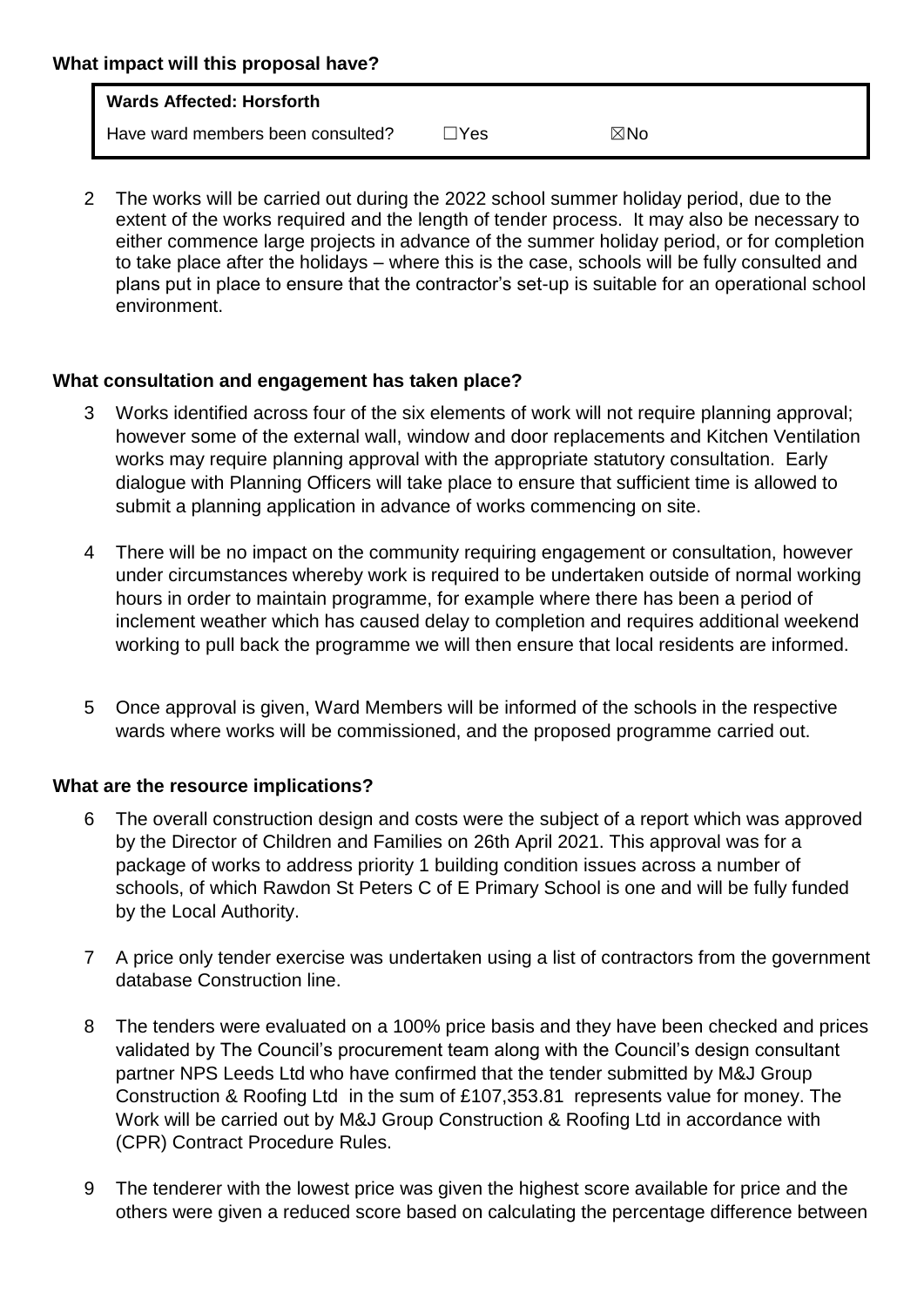their price and the lowest price and then deducting this percentage from the maximum score.

10 NPS have confirmed in their Tender Evaluation report that the tender submitted is arithmetically correct and that the costs are in line with the pre-tender estimate. This report seeks approval to award works to the above-mentioned contractor for the provision of Roofing works at Rawdon St Peters C of E Primary School.

### **What are the legal implications?**

- 11 Appendix 1 of this report has been marked as confidential under Access to Information Procedure Rules 10.4 (3) on the basis that it contains information relating to the financial or business affairs of any particular person (including the authority holding that information) which, if disclosed to the public, would, or would be likely to prejudice the commercial interests of that person or of the Council.
- 12 This is a Significant Operational Decision and is not subject to Call In.

### **What are the key risks and how are they being managed?**

- 13 Operational risk will be addressed by effective use of CDM Regulations, close supervision of contractors on site and continual liaison with schools identified in the main programmes.
- 14 Particular concerns with regard to asbestos will be identified by undertaking appropriate surveys prior to work commencing. Removal of asbestos will be undertaken, as required, out of school hours with suitably qualified specialists being appointed to carry out works, and to undertake testing to current legislative standards with full notification to the Health and Safety Executive.
- 15 These procedures will ensure the highest possible standards and control measures in relation to Health & Safety relating to all occupants and contractors at each school site.
- 16 A programme level risk log has been maintained throughout the project and escalation is via the Programme Manager. A programme Dashboard Report will be submitted to the Programme Risk and Control Group on a monthly basis between June and September to ensure that progress, risks and issues are monitored outside of the project team.

#### **Does this proposal support the council's 3 Key Pillars?**

**⊠Inclusive Growth 2 ⊠Health and Wellbeing 7 SClimate Emergency** 

- 17 Contractors are encouraged to recycle all redundant materials and construction waste that are removed from site wherever possible.
- 18 Where the Internal Service Provider is unable to resource the works, consideration is given to the contractor's locality during the selection process, in order to reduce the impact due to excessive travel distances
- 19 Officers within the Built Environment Team continue to consult with the Sustainable Energy Unit to maximise, wherever possible, the opportunities for incorporating carbon reduction technologies within all projects.
- 20 The works supports the Council's Health and Wellbeing plan by ensuring children have a safe and watertight learning environment.